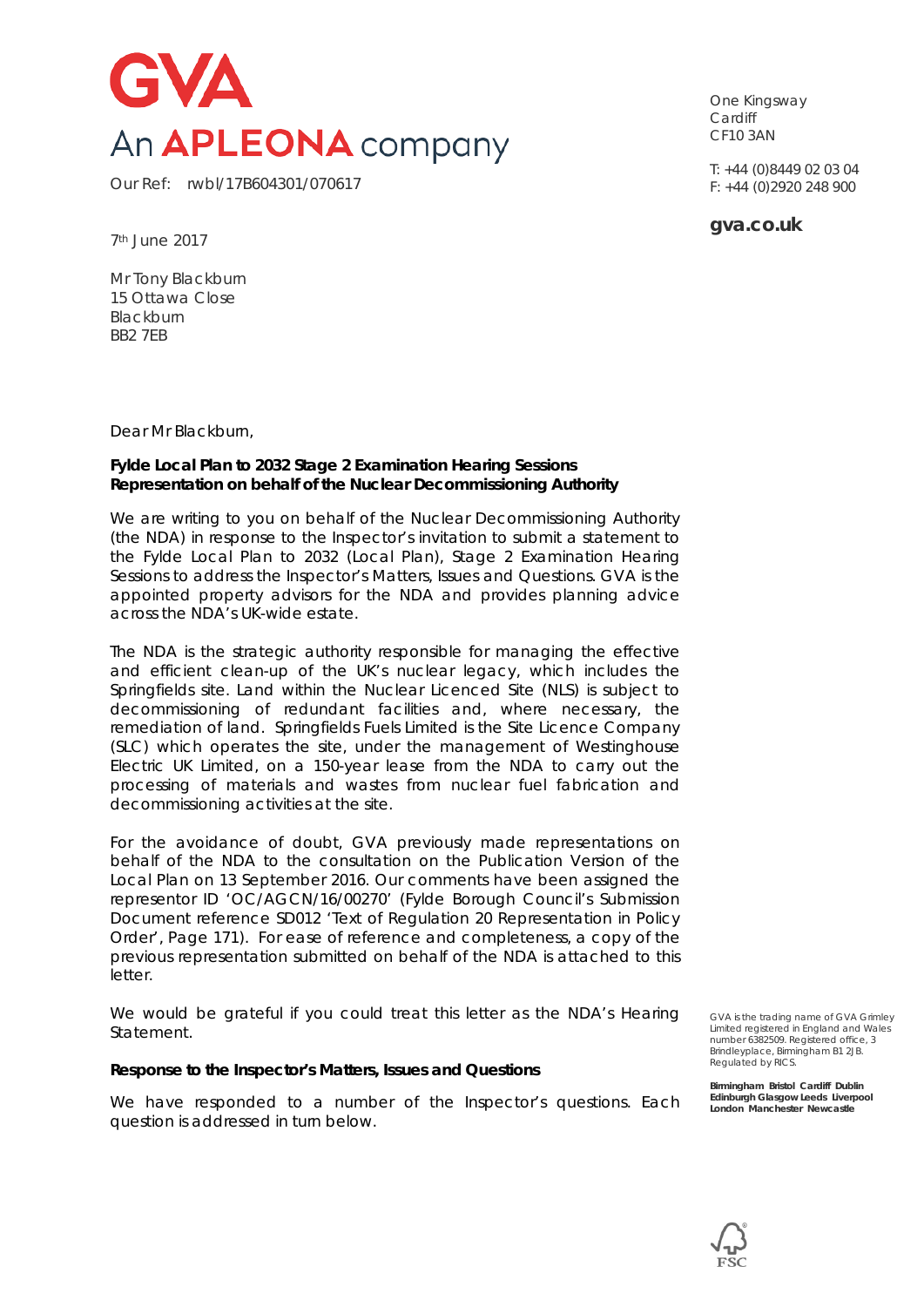# *Matter 6 – General Development*

#### *Question 39 - Is it clear in GD5 what is meant by 'large developed sites'?*

It is considered that 'large developed sites in the countryside' are clearly identifiable by virtue of the policy wording and the allocations the *Polices Map* accompanying the *Local Plan.* It is the NDA's view that no further clarification is considered necessary in respect of the allocated sites.

#### *Question 40 - Should reference be made to the NDA redundant facilities site at Springfield within Policy GD5?*

It is noted that Policy GD5 refers to the Westinghouse Springfields site as a large developed site in the countryside. There is, however, a typographical error in the *Publication Version* of the *Local Plan* as the site is referred to 'Westinghouser Springfields' which needs to be corrected to 'Westinghouse Springfields' accordingly.

For clarity, the Westinghouse Springfields site is operated by Springfields Fuels Limited, under the management of Westinghouse Electric UK Limited on a 150-year lease from the NDA. As such, any reference to the Westinghouse Springfields site is also a reference to the NDA owned land and facilities.

As previously mentioned, Springfields is subject to operations and uses associated with the processing of materials and wastes from nuclear fuel fabrication and decommissioning of redundant facilities. One of the NDA's key strategic objectives in the current NDA strategy (*NDA Strategy,* Effective from April 2016)[1](#page-1-0) is to optimise the reuse of sites within its portfolio. This encompasses land use either when the NDA mission is complete or on an interim basis prior to achieving the site end state (an interim use). As such, areas of the site may be released for redevelopment for alternative uses as the decommissioning and remediation progresses. Therefore, it is critical to the NDA's mission that a supportive planning policy context is in place to allow appropriate interim uses to come forward.

Policy GD5 includes a list of relevant criteria which any redevelopment proposals across all of the sites should address. Any proposals for the redevelopment of the Springfields site would come forward in line with Policy GD5, as well as other relevant *Local Plan* policies.

It is noted that reference to the uses on the site is made in Policy EC1. Commentary on this policy is provided later in this letter in our response to Question 52.

#### *Question 41 - Policy GD5 promotes mixed use development on large developed sites in the countryside. Is the policy sufficiently clear about the mix of uses that would be acceptable on such sites?*

It is noted that Policy GD5 promotes mixed use development on the large developed sites in the countryside. The supporting text to the policy (para. 8.16) defines mixed use development as "*urban, suburban or rural development, that combines a mix of residential, commercial, cultural, institutional, leisure, educational, community, health or industrial uses, where those functions are physically and functionally integrated, and that provides pedestrian and cycle connections*". The need for flexibility is welcomed in the broad land use categories identified.

However, it is the NDA's view that these broad categories should be included within the policy wording for the purposes of clarity. There should also be consistency between the broad categories of uses identified in Policy GD5 and Policy GD6. As such, it is requested that Policy GD5 includes the following use categories within the policy wording:

*"….residential, employment, commercial, energy generating, leisure, cultural, institutional, education, health, community and recreational uses…."*

<span id="page-1-0"></span> <sup>1</sup> For further information see NDA Strategy effective from April 2016

<sup>(</sup>https://www.gov.uk/government/uploads/system/uploads/attachment\_data/file/512836/Nuclear\_Decommissioning\_Authorit y\_Strategy\_effective\_from\_April\_2016.pdf)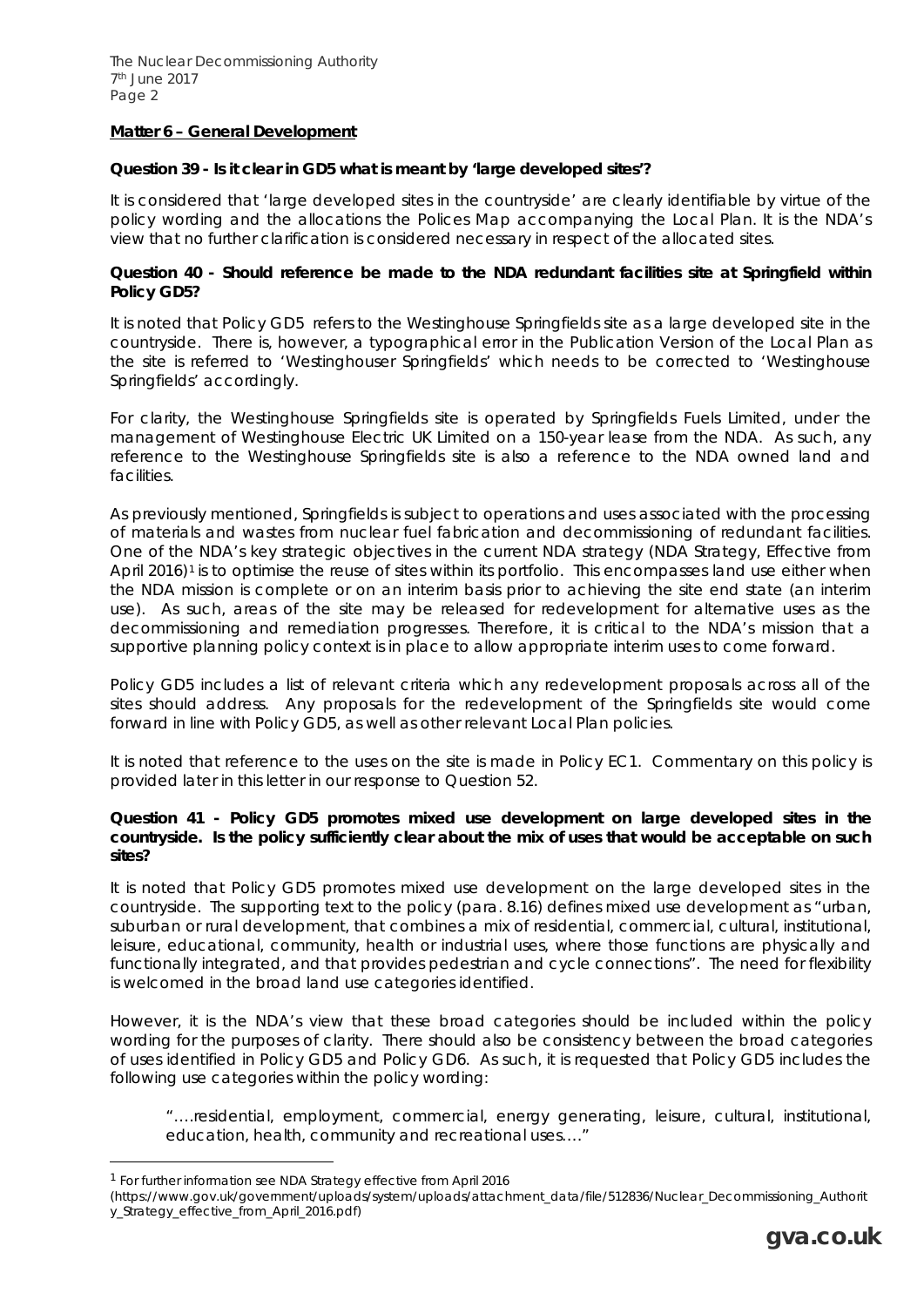# *Matter 7 – The Economy – Site Allocations and Delivery*

*Question 52 - Policy EC1 lists appropriate use classes for each site – are these justified and effective? Is there justification for some sites to be allocated for other uses (such as sites MUS2, ES4, ES5, ES6)? What is the purpose of including the term 'where unacceptable harm is not caused, the following uses will be permitted…..' when appropriate uses are already listed within the policy?* 

Policy EC1 refers to appropriate use classes for allocated and existing employment sites. For clarity, it is suggested that allocated and existing sites are split over two policies – i.e. *Policy EC1 – Allocated Employment Sites; and Policy ECX – Existing Employment Sites*.

With respect to Springfields, Policy EC1 identifies appropriate uses as falling within use classes B1(a), B1(b), B1(c), B2 and B8. As highlighted in our previous representations, the *Publication Version* of the *Local Plan* does not properly acknowledge all of the existing and on-going activities and uses at Springfields. These include those associated with the processing of materials and wastes from nuclear fuel fabrication and decommissioning activities at the site. Much of the development required as part of the decommissioning works, and the processing of materials and wastes from nuclear fuel fabrication and associated research, are considered 'Sui Generis' use, and as such, do not obviously represent 'employment uses' falling within the designated employment uses under Policy EC1. Such uses generate employment opportunities and business activity, and are compatible with the employment uses identified as appropriate for the site.

It is noted that the Council has proposed a minor modification (Minor Modification Reference MNR019) to the *Local Plan* in respect of Springfields. This will provide additional supporting text to Policy EC1 under paragraph 9.17 to acknowledge that the Springfields site will be subject to on-going activities associated with the processing of materials and wastes from nuclear fuel fabrication and decommissioning of redundant facilities, in addition to the employment uses specified in the policy[2.](#page-2-0) This amendment also acknowledges that such activities could fall outside the use classes specified in Policy EC1.

It is the NDA's view that this modification does not provide sufficient clarity as the Policy identifies existing employment sites and therefore should also identify the existing uses on those sites as appropriate. All of the supported and existing uses should therefore be clearly identified within the table set out under Policy EC1 to provide greater clarification of the uses considered appropriate at the site. This would reflect the most up-to-date position for the site in terms of its current use.

The NDA therefore reiterates its previous representations and requests that the Policy identifies the following as appropriate uses for Springfields:

"B1(a), B1(b), B1(c), B2, B8 and uses associated with the *processing of materials and wastes from nuclear fuel fabrication and decommissioning of redundant facilities"*

It is considered that the above approach would be consistent with the aims of Policy EC1 and other *Local Plan* policies in respect of supporting a variety of employment-generating uses at existing employment sites. Areas of the NDA-owned site may be released for redevelopment for alternative uses (including new employment uses) as the decommissioning and remediation progresses at the site. This would be in accordance with paragraph 9.17, which states that *"a flexible approach will be*  taken with regard to existing employment sites such that appropriate enabling development will be *supported, in order to retain employment uses on these sites."*

Should the table under Policy EC1 not be amended, the listing for Springfields is not considered to be justified and Policy EC1 is not considered effective as it would not accurately represent what is deliverable (and currently taking place) at the site, given the continuing decommissioning and remediation activities which will extend throughout and beyond the plan period.

<span id="page-2-0"></span> <sup>2</sup> Fylde Borough Council's Submission Document reference SD014 *'Schedule of Proposed Minor Modifications'*, Page 5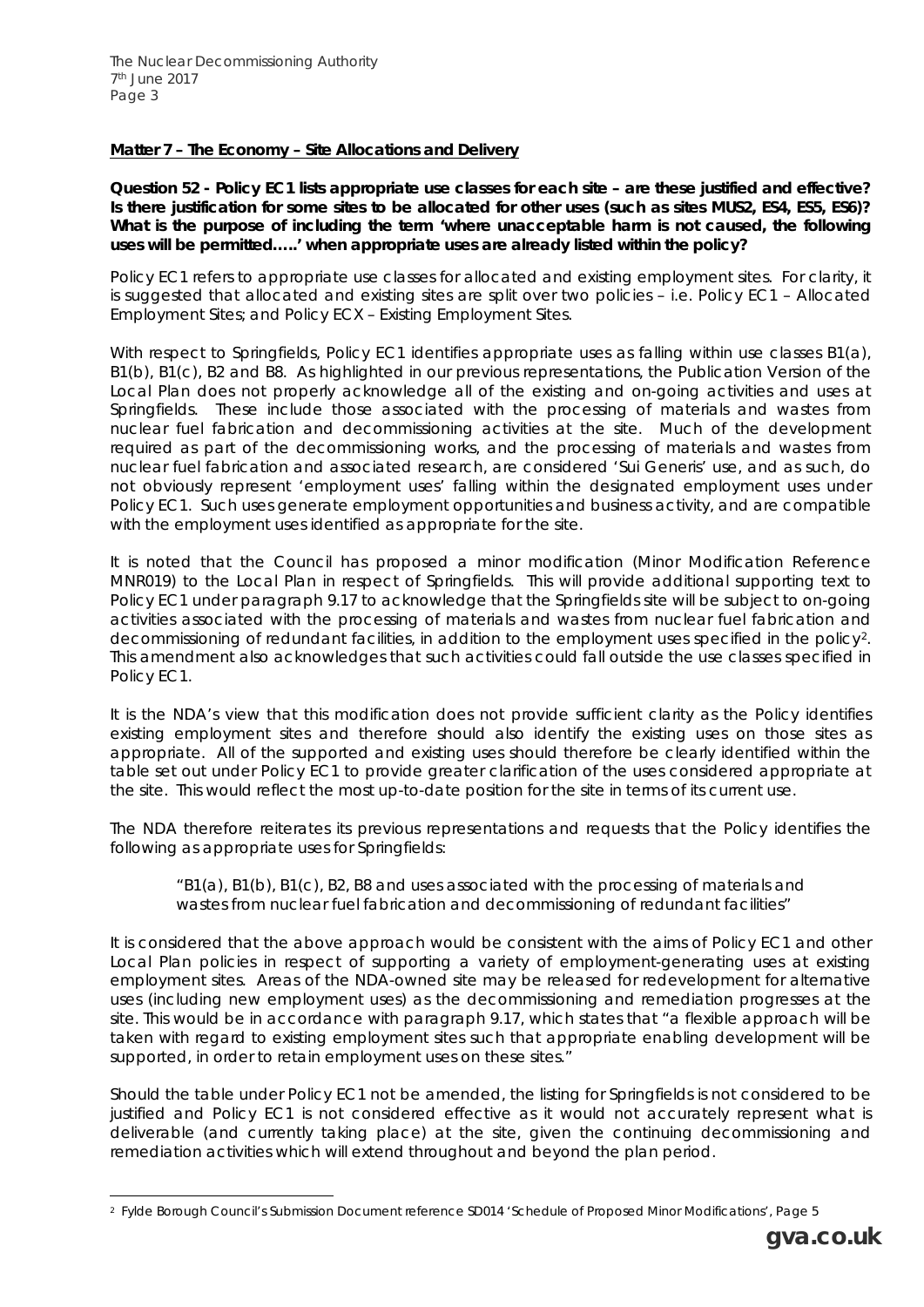The Nuclear Decommissioning Authority 7th June 2017 Page 4

The suggested wording will align with the site's allocation within the *Joint Lancashire Minerals and Waste Local Plan* (where operational land within the curtilage of the Springfields nuclear fuel manufacturing complex is allocated for the disposal of low-level radioactive waste produced at the facility), and the *NDA Strategy*, Effective from April 2016.

#### *Question 53 - Where Policy EC1 refers to alternative uses for allocated and existing sites should cross reference be made to other Plan policies such as Policies GD7 and GD8?*

The NDA agrees that Policy EC1 should include an appropriate cross-reference to other relevant *Local Plan* policies against which development proposals for alternative uses would be considered. This should include cross-reference to Policy GD5 in respect of large developed sites in the countryside.

#### *Question 54 - Is it effective to list existing employment sites in Policy EC1? Is the list justified, based on*  up-to-date evidence and in accordance with paragraph 22 of the Framework? Are all sites still *active employment sites or is there justification for some sites to be removed from the list (such as Mythop Lodge)? Is the list consistent with Appendix 6 as referred to in paragraph 9.17?*

The NDA is supportive of the approach taken to list existing employment sites in Policy EC1 and consider it useful to include a list within the policy itself to clarify the uses that would be supported at each site (subject to the amended wording requested for the Springfields site). Although, as stated earlier, it is considered greater clarity would be achieved if the allocated and existing sites were listed under separate policies.

With regard to paragraph 22 of the *NPPF (the Framework)*, the NDA supports the continued allocation of the Springfields site for employment use. However, for the reasons outlined earlier in this letter, it is considered that there is no justification for the policy not to include a range of appropriate uses based on up-to-date evidence – particularly as the site has a more than reasonable prospect of being used for the uses requested in our representations. The NDA therefore requests an amendment to the listing to reflect the comments made in this representation.

# *Conclusion*

This representation has been made by GVA on behalf of the NDA in response to the Inspector's invitation to submit a statement to the *Fylde Local Plan 2032*, Stage 2 Examination Hearing Sessions to address the *Inspector's Matters, Issues and Questions*.

In summary, the NDA is supportive of the continued allocation of the Springfields site under policies GD5 and EC1. The NDA requests that the table under Policy EC1 is amended to add text to support 'uses associated with the processing of materials and wastes from nuclear fuel fabrication and *decommissioning of redundant facilities'*, together with the designated employment uses at the site. If you require anything further in respect of this representation, then please contact us.

Yours faithfully,

**Ben Lewis MRTPI Director - Planning, Development & Regeneration 02920 248911 ben.lewis@gva.co.uk For and on behalf of GVA Grimley Limited**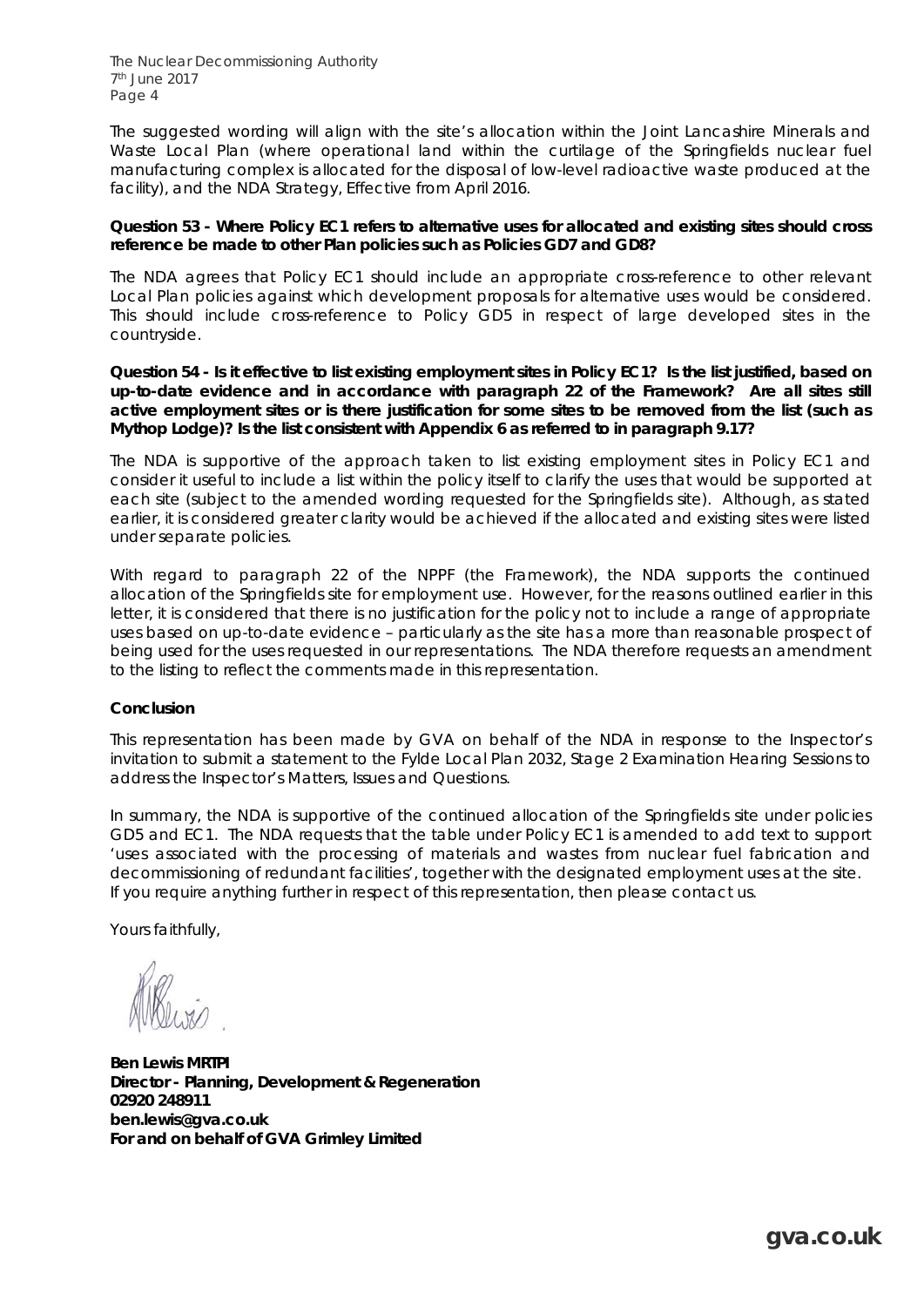Our Ref: TN /17B604301/130916

13 September 2016

Planning Policy Fylde Council Town Hall St Annes Lancashire FY8 1LW



One Kingsway **Cardiff** CF10 3AN

T: +44 (0)8449 02 03 04 F: +44 (0)2920 248 900

**gva.co.uk**

**Direct Dial: 02920 248911 Email: ben.lewis@gva.co.uk**

Dear Sir / Madam

# FYLDE LOCAL PLAN TO 2032 PUBLICATION VERSION CONSULTATION **Representation on behalf of the Nuclear Decommissioning Authority**

We are writing to you to provide a representation to the current consultation on the *Fylde Local Plan to 2032* (Local Plan), on behalf of the Nuclear Decommissioning Authority (NDA). GVA is the appointed property advisors for the NDA and provides planning advice across the NDA's UK-wide estate. We have made representations to various local plan and other consultations across the UK, affecting various NDA sites.

These representations are made in respect of the Springfields site, which is operated by Springfields Fuels Limited on behalf of the NDA to carry out the processing of materials and wastes from nuclear fuel fabrication and decommissioning activities at the site. Decommissioning involves the systematic removal of plant and buildings previously associated with fuel fabrication; it is a long process expected to last a few decades.

# **Representation Made**

Within the emerging Local Plan (Publication Version), the Springfields site (referred to as 'Westinghouse Springfields, Salwick') is allocated as a large developed site in the countryside under Local Plan Policy GD5 (Large Developed Sites in the Countryside), as well as an existing employment site under Local Plan Policy EC1 (Overall Provision of Employment Land and Existing Employment Sites).

Whilst the NDA supports these allocations, it could be considered that the Local Plan does not properly acknowledge the on-going decommissioning process at Springfields. It is expected that decommissioning of the NDA's legacy facilities will continue beyond the plan period. Certain new development proposals will inevitably be required in connection with the decommissioning of legacy facilities and these should be supported through the Local Plan.

The former nuclear site forms part of the existing employment site allocation under Local Plan Policy EC1, which seeks to retain the wider site for B1(a), B1(b), B1(c), B2, B8 uses. However, many of the developments required as part of the nuclear decommissioning activities at Springfields will not fall within Use Classes B1, B2 or B8. Decommissioning, the processing of materials from nuclear fuel fabrication and associated research are considered Sui Generis use, and subsequently, various applications which may be required at Springfields would involve Sui Generis uses and development not obviously representing an 'employment use'.